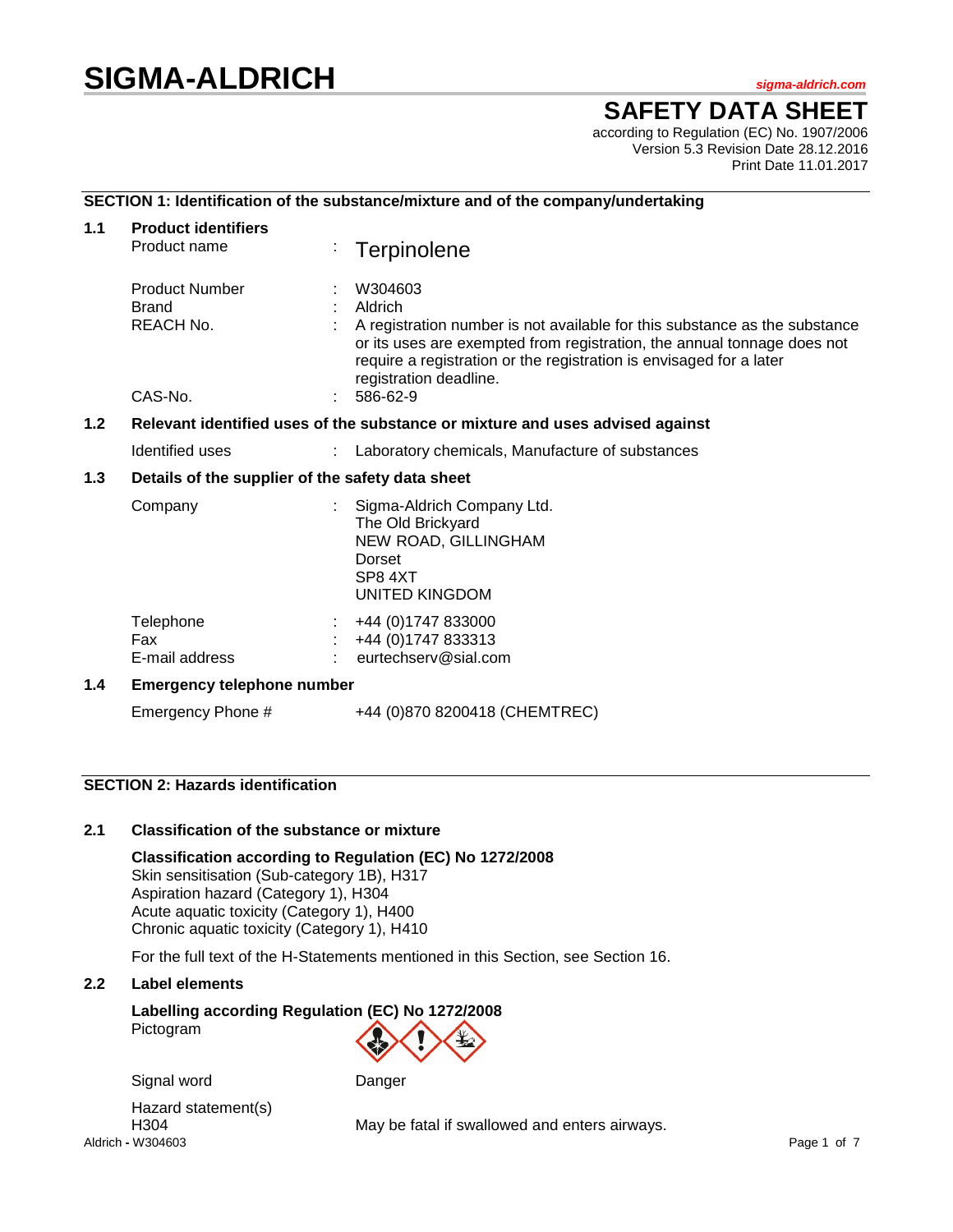| H <sub>317</sub>                         | May cause an allergic skin reaction.                   |
|------------------------------------------|--------------------------------------------------------|
| H410                                     | Very toxic to aquatic life with long lasting effects.  |
| Precautionary statement(s)               |                                                        |
| P <sub>280</sub>                         | Wear protective gloves.                                |
| $P301 + P310$                            | IF SWALLOWED: Immediately call a POISON CENTER/doctor. |
| P331                                     | Do NOT induce vomiting.                                |
| Supplemental Hazard<br><b>Statements</b> | none                                                   |

# **2.3 Other hazards**

This substance/mixture contains no components considered to be either persistent, bioaccumulative and toxic (PBT), or very persistent and very bioaccumulative (vPvB) at levels of 0.1% or higher.

# **SECTION 3: Composition/information on ingredients**

#### **3.1 Substances**

| Synonyms         | 4-Isopropylidene-1-methylcyclohexene<br>$p$ -Menth-1,4(8)-diene<br>p-Meth-1-en-8-yl-formate |
|------------------|---------------------------------------------------------------------------------------------|
| Formula          | : $C_{10}H_{16}$                                                                            |
| Molecular weight | 136.23 g/mol                                                                                |
| CAS-No.          | 586-62-9                                                                                    |
| EC-No.           | 209-578-0                                                                                   |
|                  |                                                                                             |

# **Hazardous ingredients according to Regulation (EC) No 1272/2008**

| Component             |                       | Classification                                                                                                                  | Concentration |
|-----------------------|-----------------------|---------------------------------------------------------------------------------------------------------------------------------|---------------|
| p-Mentha-1,4(8)-diene |                       |                                                                                                                                 |               |
| CAS-No.<br>EC-No.     | 586-62-9<br>209-578-0 | Skin Sens. 1B; Asp. Tox. 1;<br>Aquatic Acute 1; Aquatic<br>Chronic 1; H317, H304, H400,<br>H410<br>M-Factor - Aquatic Acute: 10 | $\leq$ 100 %  |

For the full text of the H-Statements mentioned in this Section, see Section 16.

# **SECTION 4: First aid measures**

# **4.1 Description of first aid measures**

#### **General advice**

Consult a physician. Show this safety data sheet to the doctor in attendance.

#### **If inhaled**

If breathed in, move person into fresh air. If not breathing, give artificial respiration. Consult a physician.

#### **In case of skin contact**

Wash off with soap and plenty of water. Consult a physician.

## **In case of eye contact**

Flush eyes with water as a precaution.

#### **If swallowed**

Do NOT induce vomiting. Never give anything by mouth to an unconscious person. Rinse mouth with water. Consult a physician.

#### **4.2 Most important symptoms and effects, both acute and delayed**

The most important known symptoms and effects are described in the labelling (see section 2.2) and/or in section 11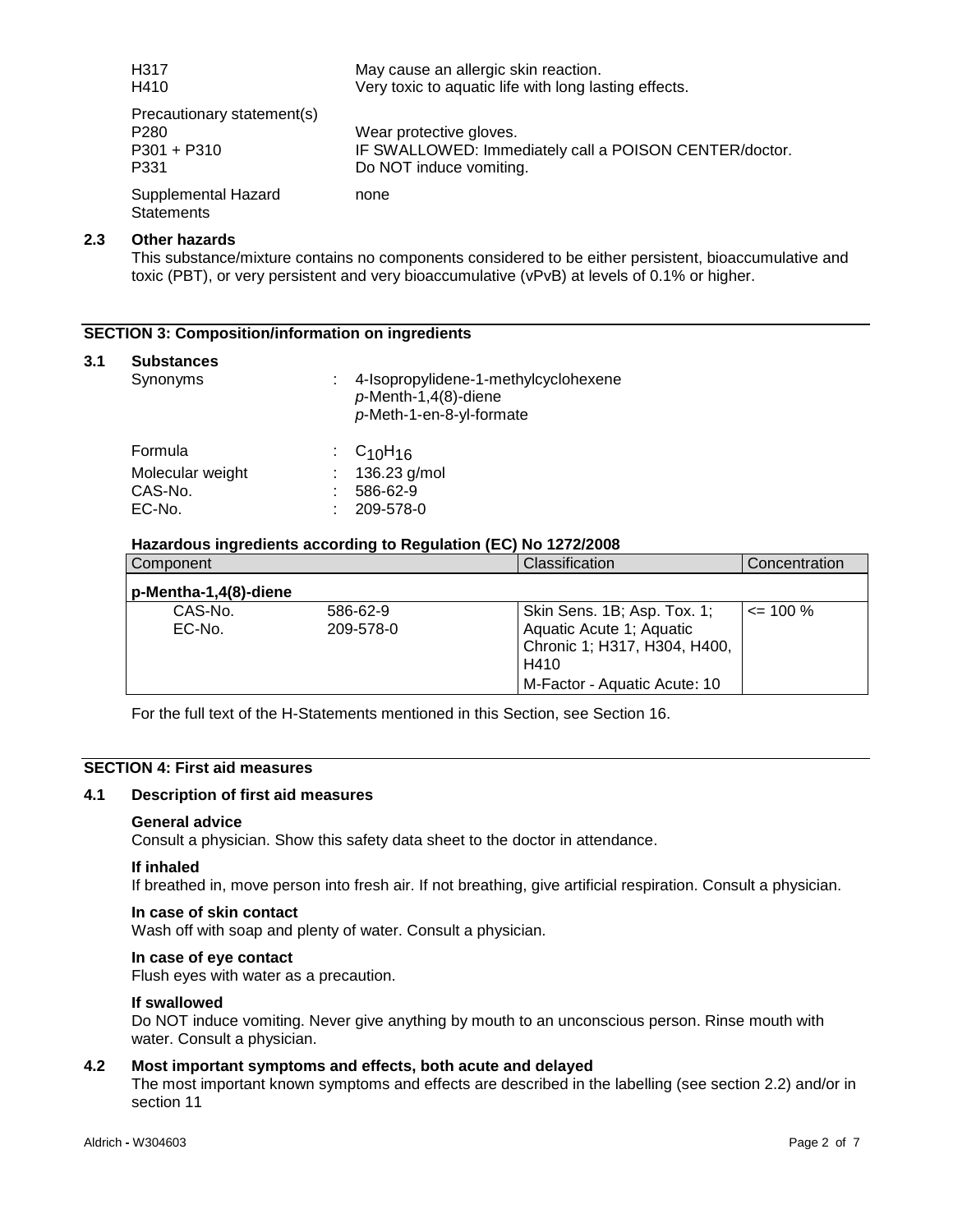# **4.3 Indication of any immediate medical attention and special treatment needed** No data available

# **SECTION 5: Firefighting measures**

#### **5.1 Extinguishing media**

# **Suitable extinguishing media**

Use water spray, alcohol-resistant foam, dry chemical or carbon dioxide.

**5.2 Special hazards arising from the substance or mixture** No data available

# **5.3 Advice for firefighters**

Wear self-contained breathing apparatus for firefighting if necessary.

# **5.4 Further information** Use water spray to cool unopened containers.

# **SECTION 6: Accidental release measures**

# **6.1 Personal precautions, protective equipment and emergency procedures**

Use personal protective equipment. Avoid breathing vapours, mist or gas. Ensure adequate ventilation. Remove all sources of ignition. Evacuate personnel to safe areas. Beware of vapours accumulating to form explosive concentrations. Vapours can accumulate in low areas. For personal protection see section 8.

# **6.2 Environmental precautions**

Prevent further leakage or spillage if safe to do so. Do not let product enter drains. Discharge into the environment must be avoided.

# **6.3 Methods and materials for containment and cleaning up**

Contain spillage, and then collect with an electrically protected vacuum cleaner or by wet-brushing and place in container for disposal according to local regulations (see section 13). Keep in suitable, closed containers for disposal.

**6.4 Reference to other sections** For disposal see section 13.

#### **SECTION 7: Handling and storage**

# **7.1 Precautions for safe handling**

Avoid contact with skin and eyes. Avoid inhalation of vapour or mist. Keep away from sources of ignition - No smoking.Take measures to prevent the build up of electrostatic charge. For precautions see section 2.2.

#### **7.2 Conditions for safe storage, including any incompatibilities**

Store in cool place. Keep container tightly closed in a dry and well-ventilated place. Containers which are opened must be carefully resealed and kept upright to prevent leakage.

#### **7.3 Specific end use(s)**

Apart from the uses mentioned in section 1.2 no other specific uses are stipulated

#### **SECTION 8: Exposure controls/personal protection**

#### **8.1 Control parameters**

#### **Components with workplace control parameters**

Contains no substances with occupational exposure limit values.

# **8.2 Exposure controls**

#### **Appropriate engineering controls**

Handle in accordance with good industrial hygiene and safety practice. Wash hands before breaks and at the end of workday.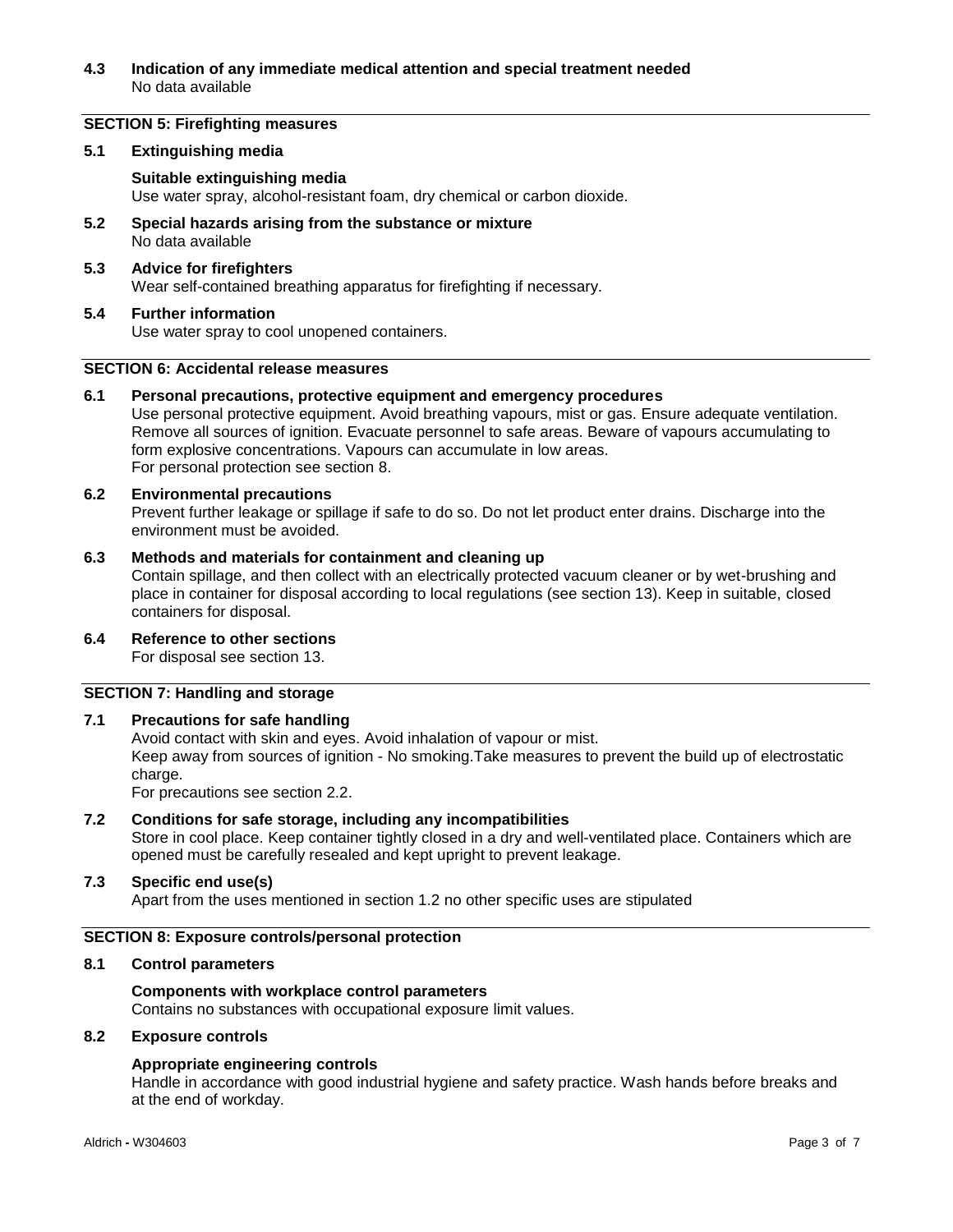# **Personal protective equipment**

### **Eye/face protection**

Face shield and safety glasses Use equipment for eye protection tested and approved under appropriate government standards such as NIOSH (US) or EN 166(EU).

#### **Skin protection**

Handle with gloves. Gloves must be inspected prior to use. Use proper glove removal technique (without touching glove's outer surface) to avoid skin contact with this product. Dispose of contaminated gloves after use in accordance with applicable laws and good laboratory practices. Wash and dry hands.

The selected protective gloves have to satisfy the specifications of EU Directive 89/686/EEC and the standard EN 374 derived from it.

Full contact Material: Nitrile rubber Minimum layer thickness: 0.4 mm Break through time: 480 min Material tested:Camatril® (KCL 730 / Aldrich Z677442, Size M)

Splash contact Material: Nitrile rubber Minimum layer thickness: 0.2 mm Break through time: 38 min Material tested:Dermatril® P (KCL 743 / Aldrich Z677388, Size M)

data source: KCL GmbH, D-36124 Eichenzell, phone +49 (0)6659 87300, e-mail sales@kcl.de, test method: EN374

If used in solution, or mixed with other substances, and under conditions which differ from EN 374, contact the supplier of the CE approved gloves. This recommendation is advisory only and must be evaluated by an industrial hygienist and safety officer familiar with the specific situation of anticipated use by our customers. It should not be construed as offering an approval for any specific use scenario.

# **Body Protection**

Complete suit protecting against chemicals, The type of protective equipment must be selected according to the concentration and amount of the dangerous substance at the specific workplace.

#### **Respiratory protection**

Where risk assessment shows air-purifying respirators are appropriate use a full-face respirator with multi-purpose combination (US) or type ABEK (EN 14387) respirator cartridges as a backup to engineering controls. If the respirator is the sole means of protection, use a full-face supplied air respirator. Use respirators and components tested and approved under appropriate government standards such as NIOSH (US) or CEN (EU).

#### **Control of environmental exposure**

Prevent further leakage or spillage if safe to do so. Do not let product enter drains. Discharge into the environment must be avoided.

# **SECTION 9: Physical and chemical properties**

# **9.1 Information on basic physical and chemical properties**

- a) Appearance Form: liquid
- b) Odour No data available
- c) Odour Threshold No data available
- d) pH No data available
- e) Melting point/freezing point No data available
- f) Initial boiling point and boiling range 184 - 185 °C - lit.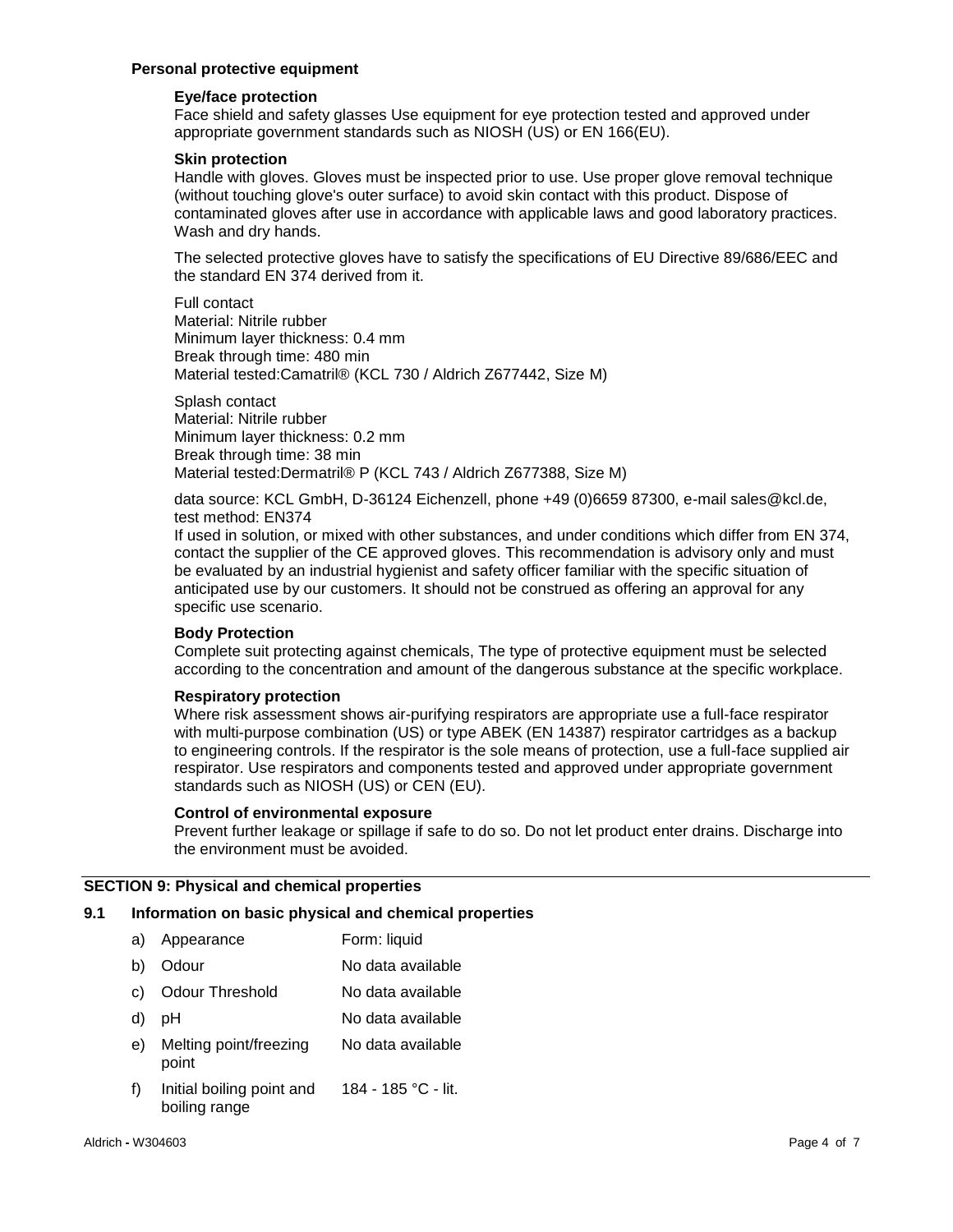|     | g) | Flash point                                        | 64 °C - closed cup        |
|-----|----|----------------------------------------------------|---------------------------|
|     | h) | Evaporation rate                                   | No data available         |
|     | i) | Flammability (solid, gas)                          | No data available         |
|     | j) | Upper/lower<br>flammability or<br>explosive limits | No data available         |
|     | k) | Vapour pressure                                    | 0.7 hPa at 20 $\degree$ C |
|     | I) | Vapour density                                     | 5.46                      |
|     | m) | Relative density                                   | 0.861 g/cm3 at 25 °C      |
|     | n) | Water solubility                                   | No data available         |
|     | O) | Partition coefficient: n-<br>octanol/water         | log Pow: 4.47             |
|     | p) | Auto-ignition<br>temperature                       | No data available         |
|     | q) | Decomposition<br>temperature                       | No data available         |
|     | r) | Viscosity                                          | No data available         |
|     | s) | <b>Explosive properties</b>                        | No data available         |
|     | t) | Oxidizing properties                               | No data available         |
| 9.2 |    | Other safety information                           |                           |
|     |    |                                                    |                           |

# Relative vapour density 5.46

# **SECTION 10: Stability and reactivity**

- **10.1 Reactivity** No data available
- **10.2 Chemical stability** Stable under recommended storage conditions.
- **10.3 Possibility of hazardous reactions** No data available
- **10.4 Conditions to avoid** Heat, flames and sparks.
- **10.5 Incompatible materials** No data available

# **10.6 Hazardous decomposition products** Hazardous decomposition products formed under fire conditions. - Carbon oxides Other decomposition products - No data available In the event of fire: see section 5

# **SECTION 11: Toxicological information**

#### **11.1 Information on toxicological effects**

# **Acute toxicity** LD50 Oral - Rat - 4,390 mg/kg

# **Skin corrosion/irritation** No data available

**Serious eye damage/eye irritation** No data available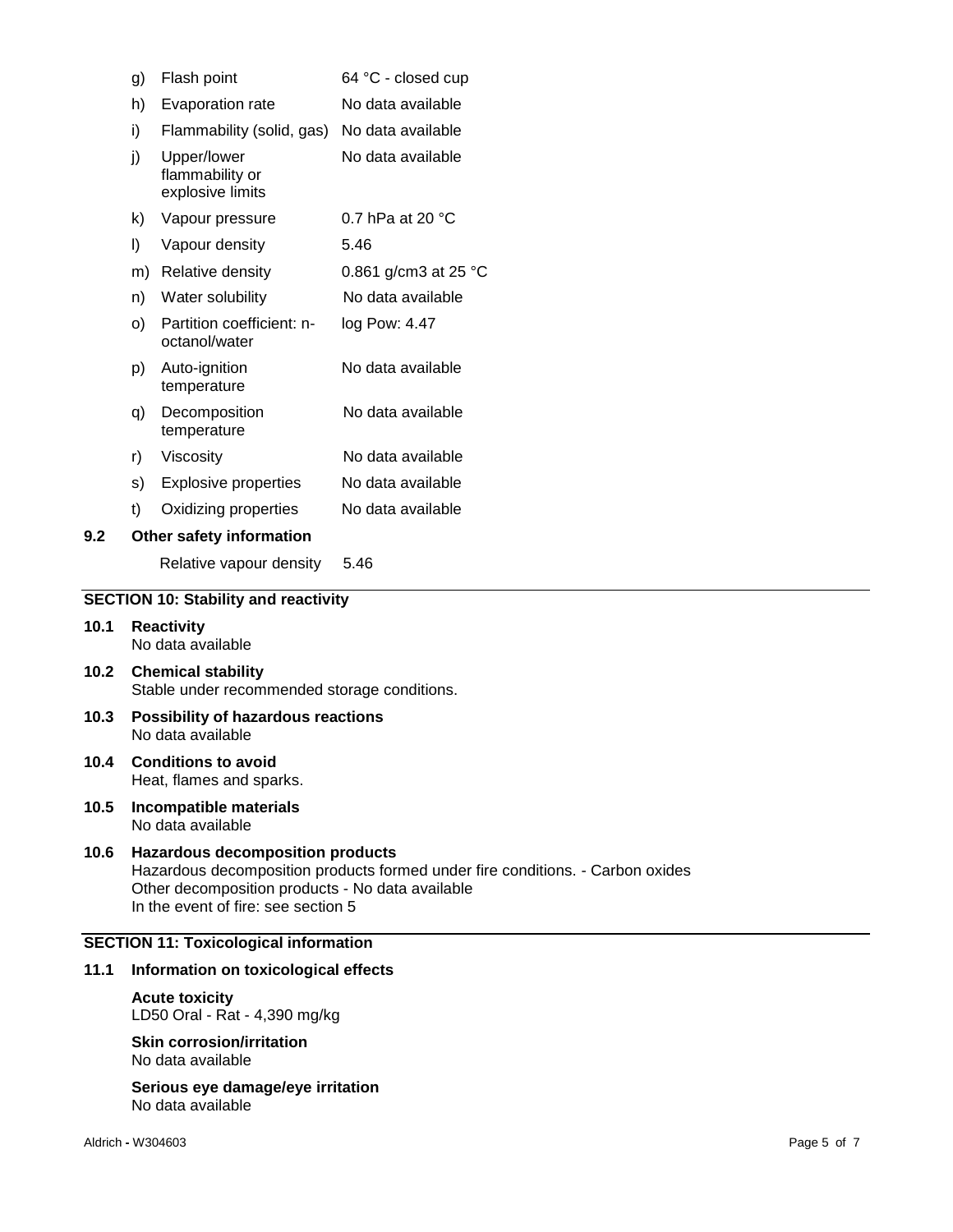#### **Respiratory or skin sensitisation Germ cell mutagenicity** No data available

# **Carcinogenicity**

IARC: No component of this product present at levels greater than or equal to 0.1% is identified as probable, possible or confirmed human carcinogen by IARC.

**Reproductive toxicity** No data available

**Specific target organ toxicity - single exposure** No data available

**Specific target organ toxicity - repeated exposure** No data available

**Aspiration hazard** May be fatal if swallowed and enters airways.

**Additional Information** RTECS: WZ6870000

# **SECTION 12: Ecological information**

#### **12.1 Toxicity**

Toxicity to fish LC50 - Pimephales promelas (fathead minnow) - 0.72 mg/l - 96.0 h

**12.2 Persistence and degradability** Biodegradability Biotic/Aerobic

Result: 51 % - Partially biodegradable.

- **12.3 Bioaccumulative potential** No data available
- **12.4 Mobility in soil** No data available
- **12.5 Results of PBT and vPvB assessment** This substance/mixture contains no components considered to be either persistent, bioaccumulative and toxic (PBT), or very persistent and very bioaccumulative (vPvB) at levels of 0.1% or higher.

#### **12.6 Other adverse effects**

Very toxic to aquatic life with long lasting effects.

Avoid release to the environment.

# **SECTION 13: Disposal considerations**

# **13.1 Waste treatment methods**

### **Product**

This combustible material may be burned in a chemical incinerator equipped with an afterburner and scrubber. Offer surplus and non-recyclable solutions to a licensed disposal company.

#### **Contaminated packaging**

Dispose of as unused product.

# **SECTION 14: Transport information**

| 14.1 UN number |                   |            |
|----------------|-------------------|------------|
| ADR/RID: 2541  | <b>IMDG: 2541</b> | IATA: 2541 |

#### **14.2 UN proper shipping name** ADR/RID: TERPINOLENE

| .     | .                  |
|-------|--------------------|
| IMDG: | <b>TERPINOLENE</b> |
| IATA: | Terpinolene        |